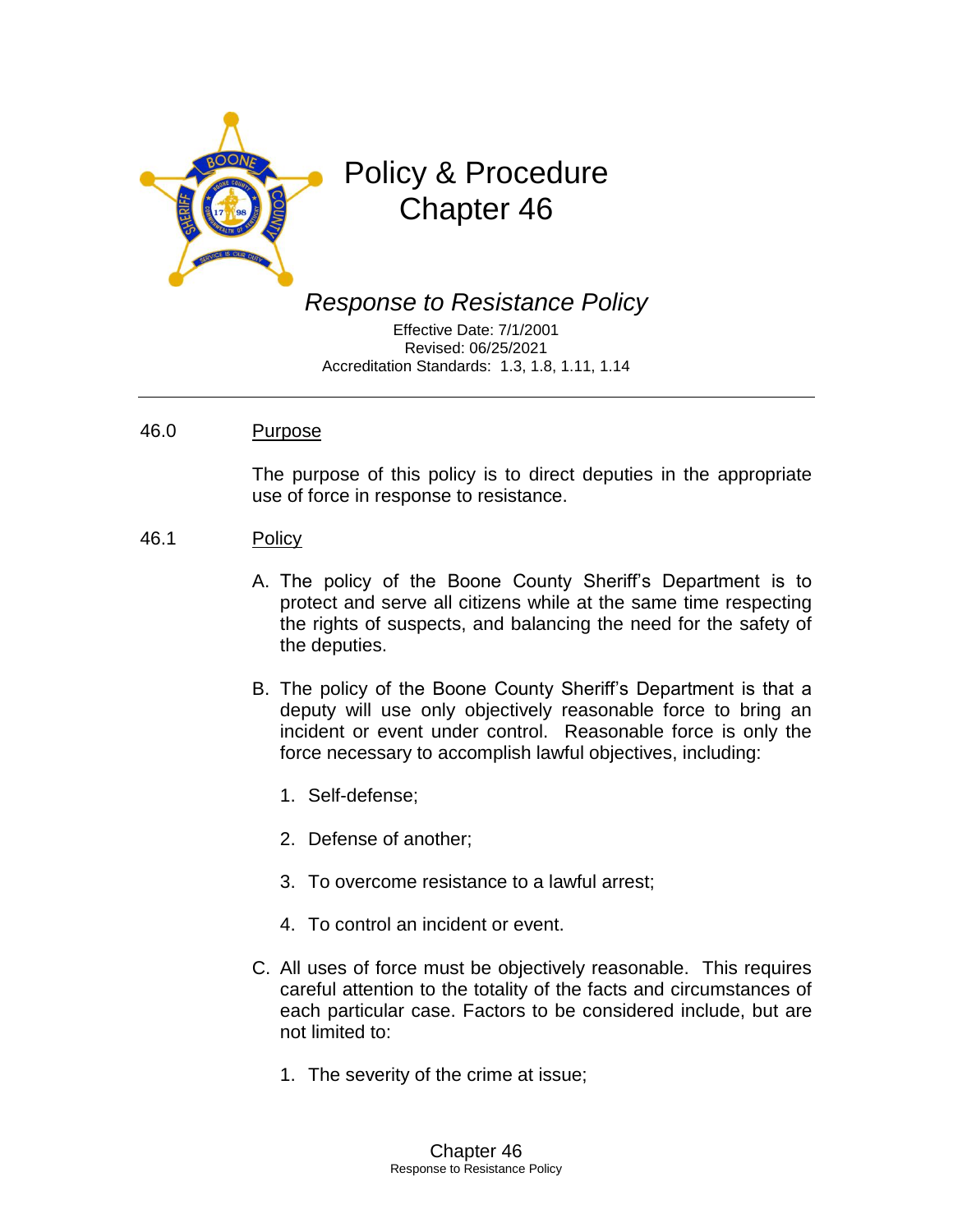- 2. Whether the suspect poses an immediate threat to the safety of the deputies or others;
- 3. Whether the suspect is actively resisting arrest or attempting to evade arrest by flight.

Graham v. Connor, 490 U.S. 386 (1989).

- D. Deputies may sometimes be required to take custody of, or otherwise control, an individual who is a danger to him/herself due to a medical or mental health emergency. In these situations a deputy may be required to use objectively reasonable force. In determining whether the force used is appropriate and proper under the department's trained response to resistance options, the deputy should consider the following three (3) factors:
	- 1. Was the person experiencing a medical emergency that rendered him incapable of making a rational decision under circumstances that posed an immediate threat of serious harm to himself or others?
	- 2. Was some degree of force necessary to ameliorate or reduce the immediate threat?
	- 3. Was the force used more than reasonably necessary under the circumstances (i.e. was it excessive)?

Estate of Corey Hill v. Miracle, No. 16-1818 ( $6<sup>th</sup>$  Cir. April 4, 2017)

E. This policy shall apply to all deputies while on-duty or when offduty.

# 46.2 Definitions

- A. "Active Resistance/Aggression" means a subject taking affirmative action(s) to defeat a deputy's ability to take him/her into custody, including, but not limited to, physically struggling, threatening or other behavior when coupled with other acts of defiance.
- B. "Canine" means the use of a department canine to bite and/or hold a subject in response to that subject's active resistance/aggression, including controlling the subject during a physical apprehension involving active resistance/aggression, or to prevent an escape.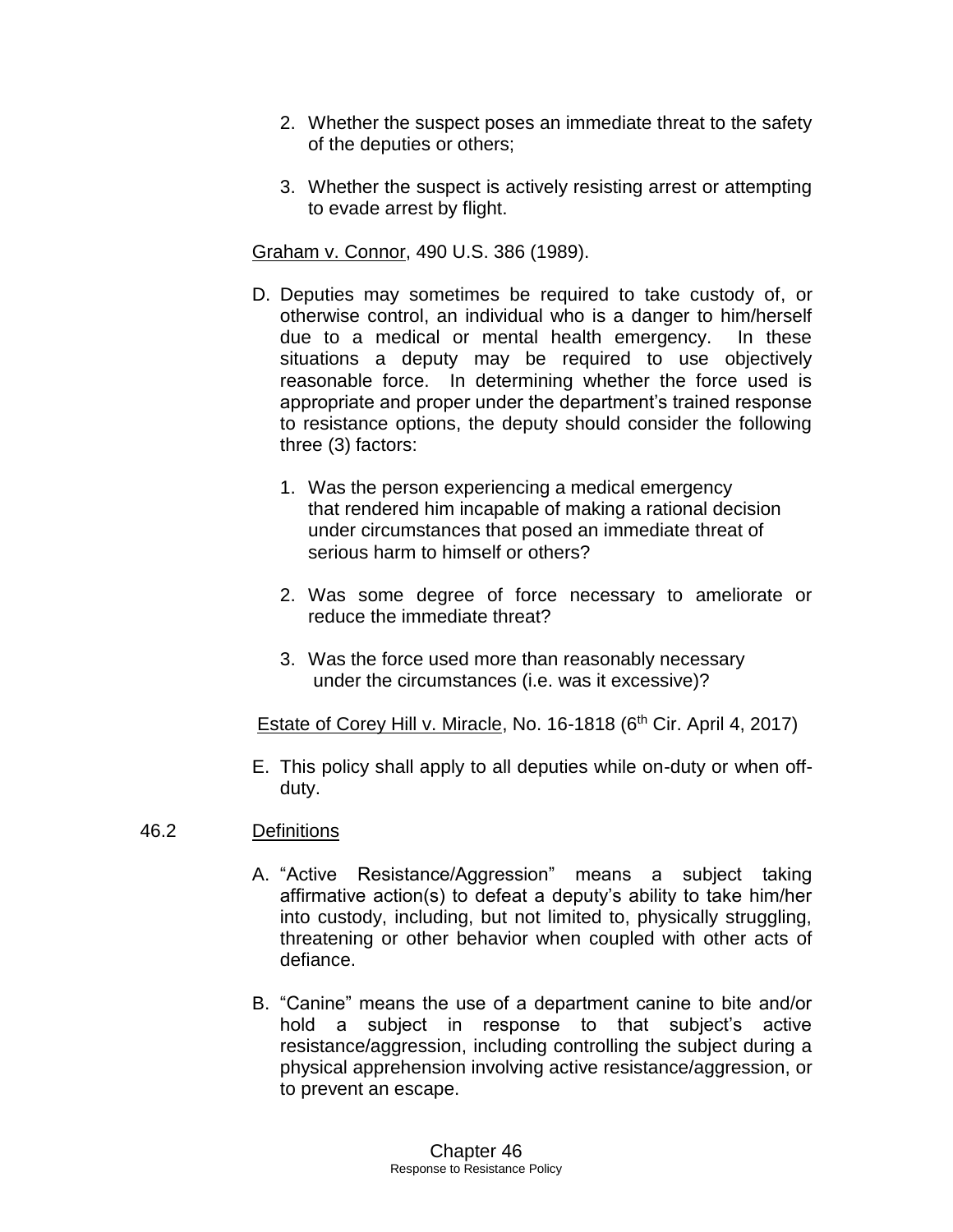- C. "Chemical Irritant" means a substance whose properties are used to overcome a subject's resistance or aggression in order to temporarily incapacitate the subject.
- D. "Chokehold" means applying any direct pressure to the throat, windpipe or airway of another with the intent to reduce or prevent the intake of air. Chokehold does not include any hold involving contact with the neck that is not intended to reduce the intake of air.
- E. "Command Presence" means the visual appearance of a deputy where a reasonable person recognizes, or should recognize the deputy's authority of law, due to the deputy's uniform, identification or other indications.
- F. "Deadly Physical Force" means force which is used with the purpose of causing death or serious physical injury or which the actor knows to create a substantial risk of causing death or serious physical injury. **Note:** Federal Courts have defined deadly force as any force which creates a substantial likelihood of death or serious bodily harm.
- G. "De-escalation" means the strategic slowing down of an incident through the use of verbal communication, non-verbal communication, and/or other non-physical techniques in a manner that allows deputies more time, distance, space and tactical flexibility to bring about resolution during dynamic situations.
- H. "Conducted Energy Weapon" means a weapon capable of temporarily immobilizing a subject by the discharge of electrical current.
- I. "Electronic Tools" means any electronic equipment used to control a subject, including but not limited to, a conducted energy weapon or a stun cuff.
- J. "Exigent Circumstances" means a situation where the circumstances known at the time, would a cause a reasonable deputy to believe that immediate action is necessary in response to an emergency, including but not limited to, potential loss of life or physical injury, the destruction of evidence, or hot pursuit.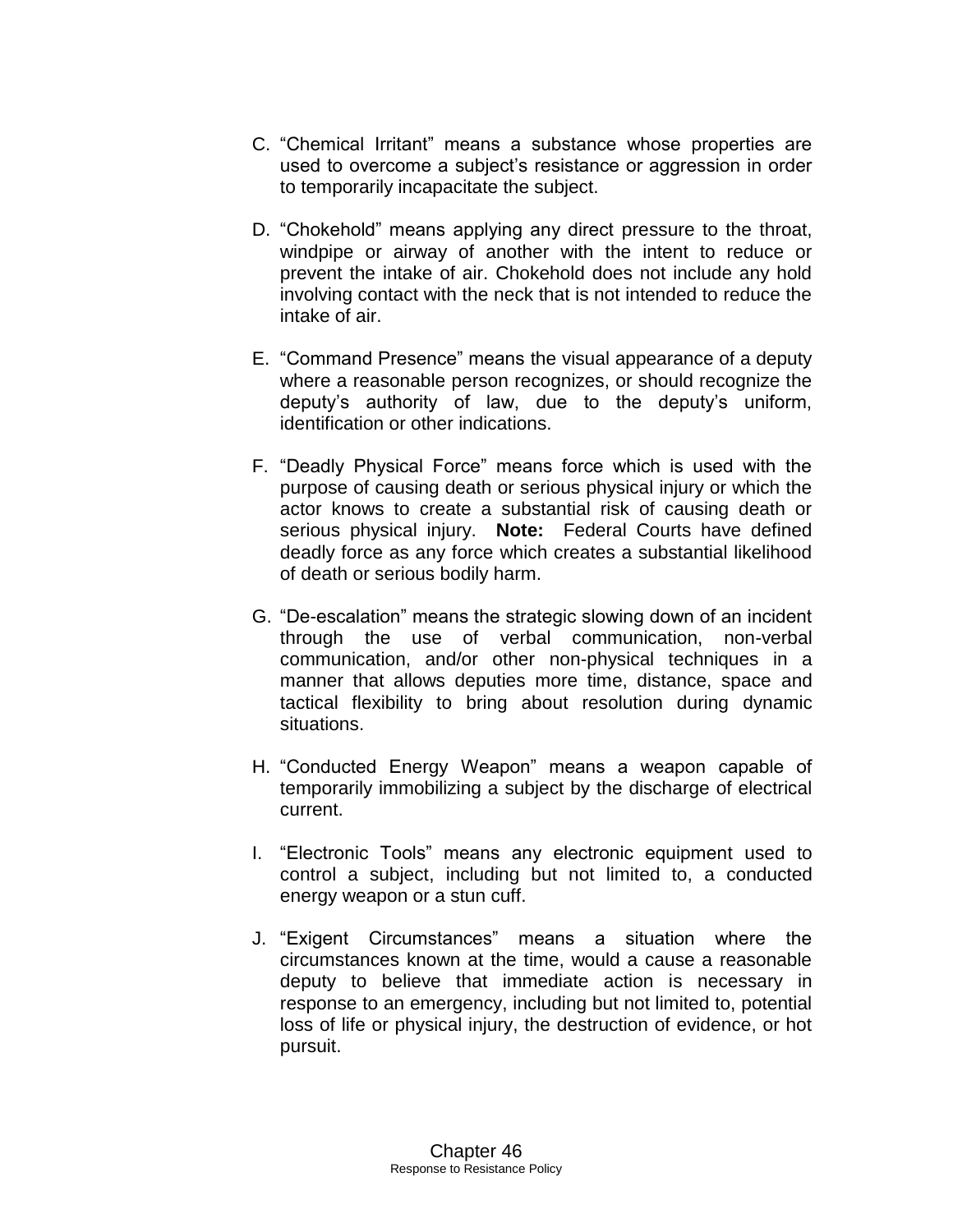- K. "Firearm" means any weapon which will expel a projectile by the action of an explosion.
- L. "Firearms Discharge" means any discharge of a firearm other than range training or qualification, whether intentional or unintentional, whether a subject is struck by the discharge or not, and includes euthanizing an animal.
- M. "Hard Hand Control" means the use of punches, kicks or other physical strikes, including with the knees, feet or elbows, where the possibility exists of creating mental stunning and/or motor dysfunction.
- N. "Imminent" means impending or about to occur.
- O. "Impact Weapon/Strike" means any tool, object or body part, including but not limited to an expandable baton or launched impact munitions, where the possibility exists of creating mental stunning and/or motor dysfunction to a subject.
- P. "Less-Lethal Weapon" means any weapon not likely to create a substantial likelihood of serious physical injury or death.
- Q. "Neck Restraint**"** means a method of rendering a person unconscious by restricting the flow of blood to the brain by compressing the sides of the neck where the carotid arteries are located.
- R. "Non-Deadly Force" means all uses of force other than those that create a substantial likelihood of death, serious physical injury or serious bodily harm.
- S. "Objectively Reasonable" means the determination that the necessity for using force and the level of force used is based upon the deputy's reasonable evaluation of the situation in light of the totality of the circumstances known to the deputy at the time the force is used, and upon what a reasonably prudent and well-trained deputy would use under the same or similar situations.
- T. "Passive Resistance" means the non-violent opposition to a deputy's authority, including but not limited to, failing to respond to a deputy's commands, refusing to move, or issuing verbal offense, under circumstances where no physical threat to the deputy is offered.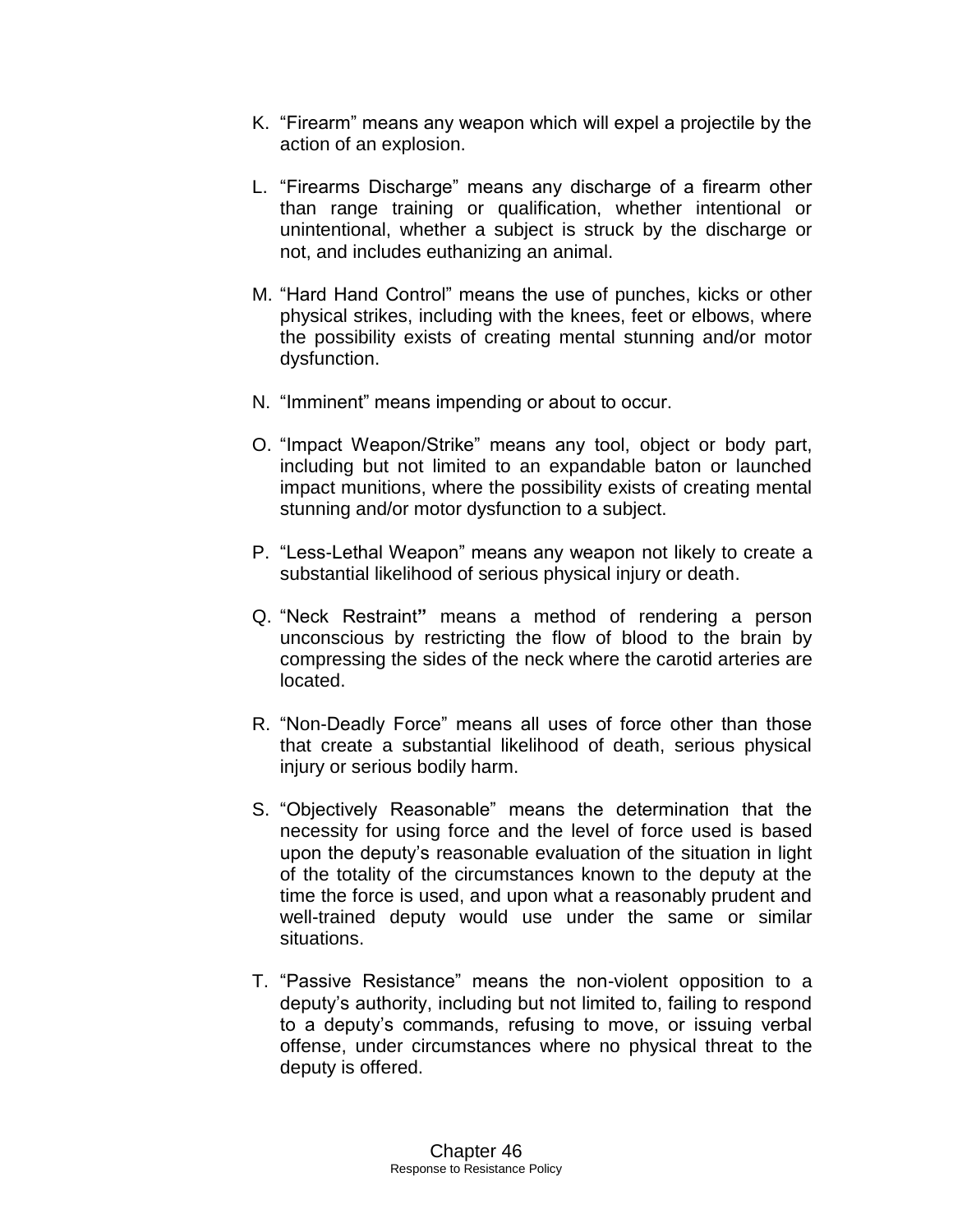- U. "Physical Force" means force used upon or directed toward the body of another person and includes confinement. This includes but is not limited to hard hand control, chemical irritant, conducted energy weapon, impact weapon, canine or deadly physical force.
- V. "Physical Injury" means substantial physical pain or any impairment of physical condition.
- W. "Reasonable Belief" means the facts and circumstances as the deputy believes, that would cause an ordinary, prudent deputy to think or act in a similar manner under similar circumstances.
- X. "Remote Restraint Device" means a handheld device used for immobilizing and controlling resistive / non-compliant persons, persons with known or suspected mental health issues, and/or violent or potentially violent persons by use of a bola style tether to entangle that person.
- Y. "Serious Physical Injury" means physical injury which creates a substantial risk of death, or which causes serious and prolonged disfigurement, prolonged impairment of health, or prolonged loss or impairment of any bodily organ.
- Z. "Show of Force" means a situation where a deputy's intention is to demonstrate his/her official authority in order to gain a subject's compliance, by intentionally pointing, aiming, or displaying a firearm, conducted energy weapon, impact weapon, or chemical irritant directly at that subject(s). A show of force occurs notwithstanding the fact that physical force or deadly physical force is ultimately deployed. This does not include instances of training. Any show of force by a deputy must be objectively reasonable.
- AA. "Soft/Empty Hand Control" means the deputy's use of the hands on a subject to direct that subject's movements, including control techniques that have a low potential for injury to the subject.
- BB. "Verbal Command" means the verbal and non-verbal communications used by a deputy to direct the subject as to the deputy's expectations, including de-escalation. Techniques include, but are not limited to, warnings, advisements, verbal persuasion and tactical repositioning.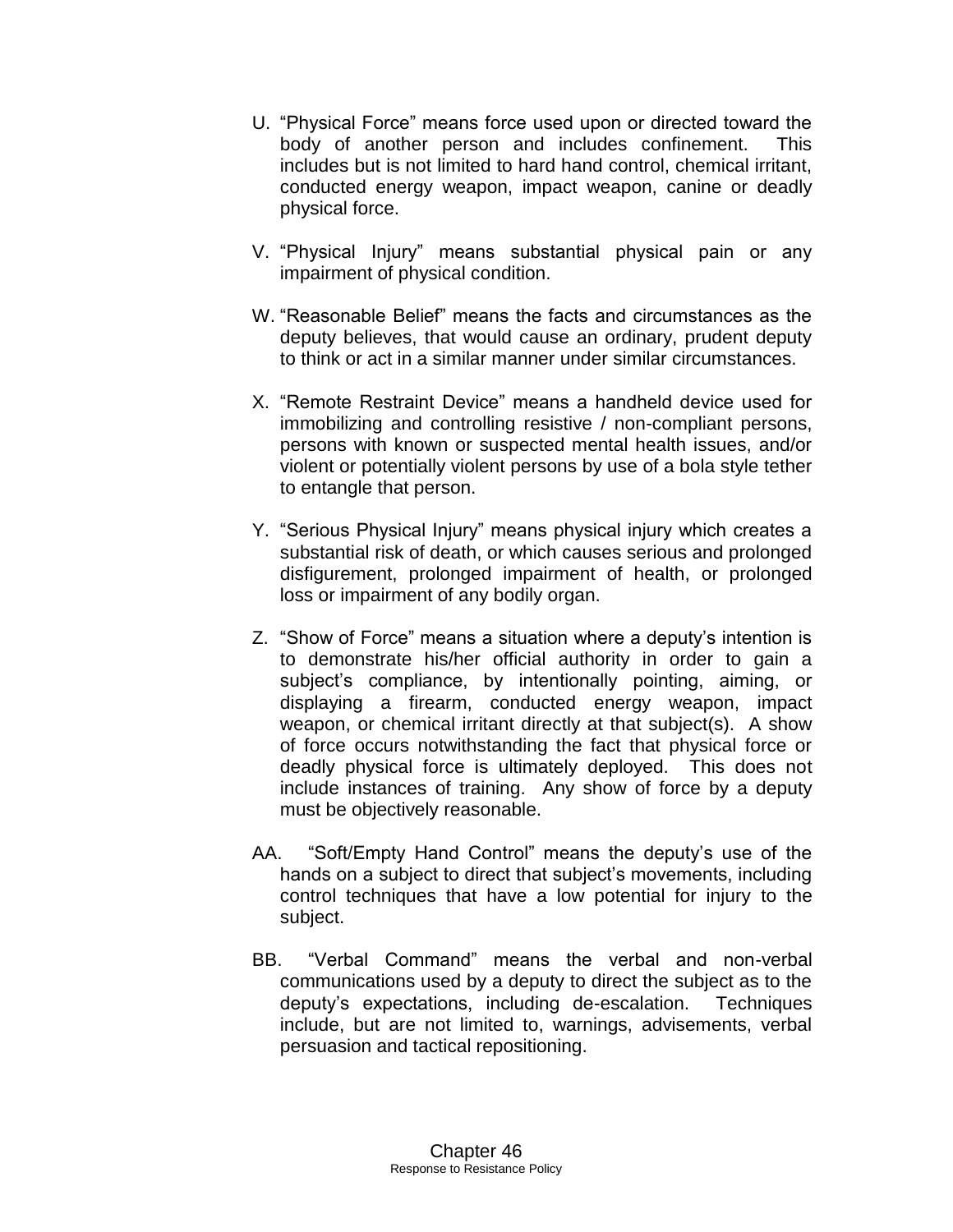### 46.3 Procedure

- A. The action(s) of the aggressor/subject will determine the level of force that that a deputy will apply to protect himself, protect another, effect a lawful arrest or control an incident or event. The level of force used by deputies will escalate or de-escalate proportionately to the resistance or cooperation of the aggressor/subject. The use of physical force should be discontinued when the subject's active resistance/aggression ceases or when the incident is under control.
- B. Force Deployment:

De-escalation techniques shall be used before resorting to physical force where practicable.

- 1. **Command Presence:** The presence of a uniformed deputy may be a factor in assessing the need for force in a particular situation. Deputies should clearly identify themselves when practicable.
- 2. **Verbal Commands**: Verbal and non-verbal commands, including warnings, advice or hand gestures, may be a factor in assessing the need for force. Clear, concise and consistent commands should be given when practicable.
- 3. **Soft/Empty Hand Control**: Unarmed tactics and control techniques may be used to direct and control a subject's movement(s) or under circumstances that would indicate passive resistance.
- 4. **Remote Restraint Device:** a remote restraint device
	- a. May be deployed as trained in the following circumstances:
		- 1) The subject is non-compliant and the deputy reasonably believes and can articulate that using a remote restraint device will reduce the need for other applications of force; or
		- 2) The subject has demonstrated, by words and/or action, an intention to be violent and/or reasonably appears to present the potential for physical injury to himself/herself, deputy(s), and/or other persons; or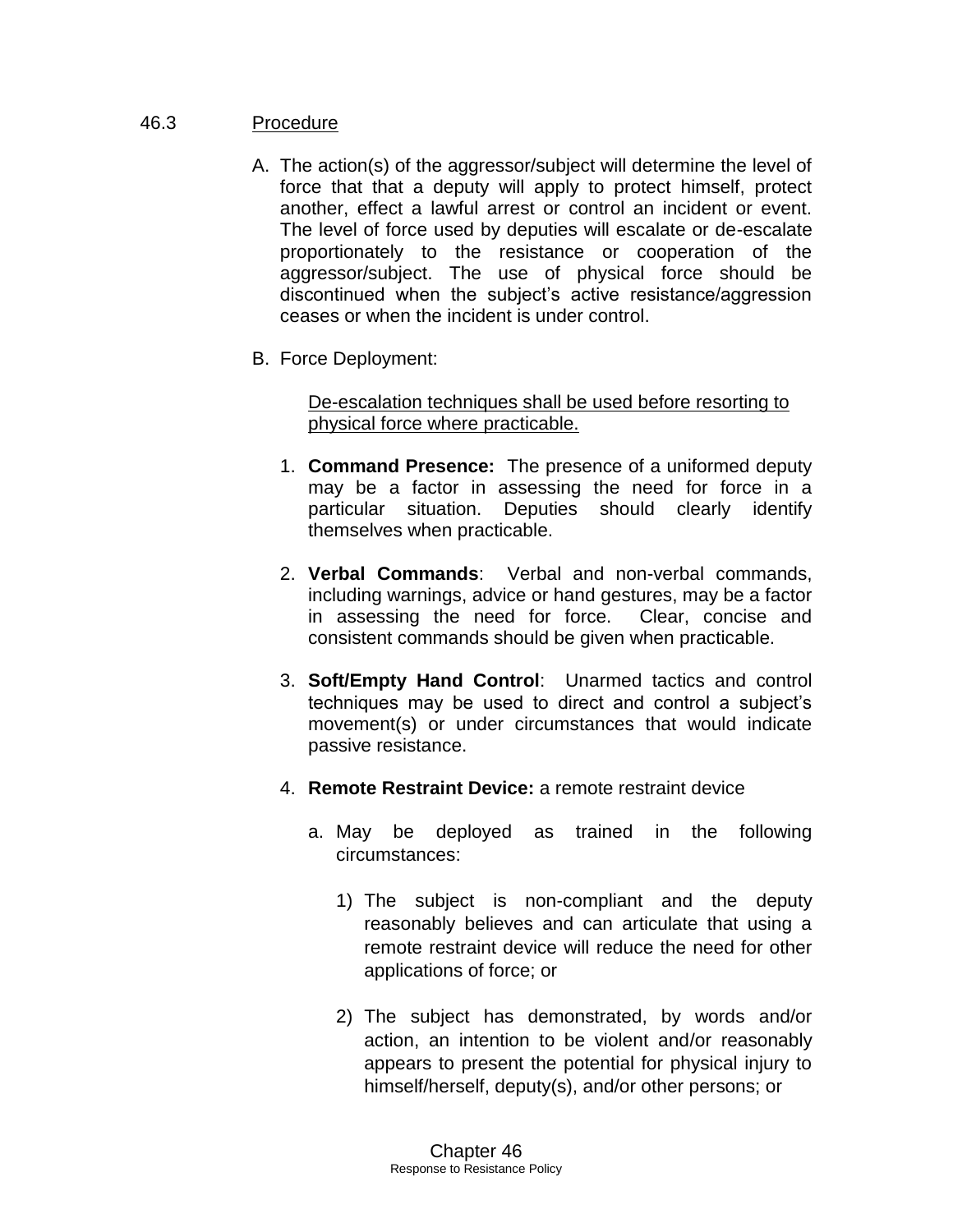- 3) The subject is violent or actively resisting arrest; and
- 4) The deputy believes the subject's movement (or lack of movement) will result in a successful deployment.
- 5) Absent other circumstances requiring that the subject be immediately detained, flight from a deputy, with no accompanying active resistance/aggression, is not a justification for the deployment of a remote restraint device.
- b. Deputies should consider the location, environment and/or disability, medical condition or other physical vulnerability of the subject prior to deployment of a remote restrain device. These considerations include, but are not limited to:
	- 1) Obviously pregnant persons;
	- 2) The very young or elderly;
	- 3) Subjects who are handcuffed or otherwise restrained;
	- 4) Subjects detained in a police vehicle;
	- 5) Subjects in a confined space that may prohibit the eight-foot wide tether expansion;
	- 6) Subjects in danger of becoming entangled in machinery or heavy equipment, which could result in serious physical injury or death;
	- 7) Subjects near a body of water that may present a risk of drowning;
	- 8) Subjects whose position or activity may result in secondary impact, such as a stairwells, roofs, bridges, or trees; or
	- 9) Subjects in physical control of a motor vehicle unless deadly physical force would be justified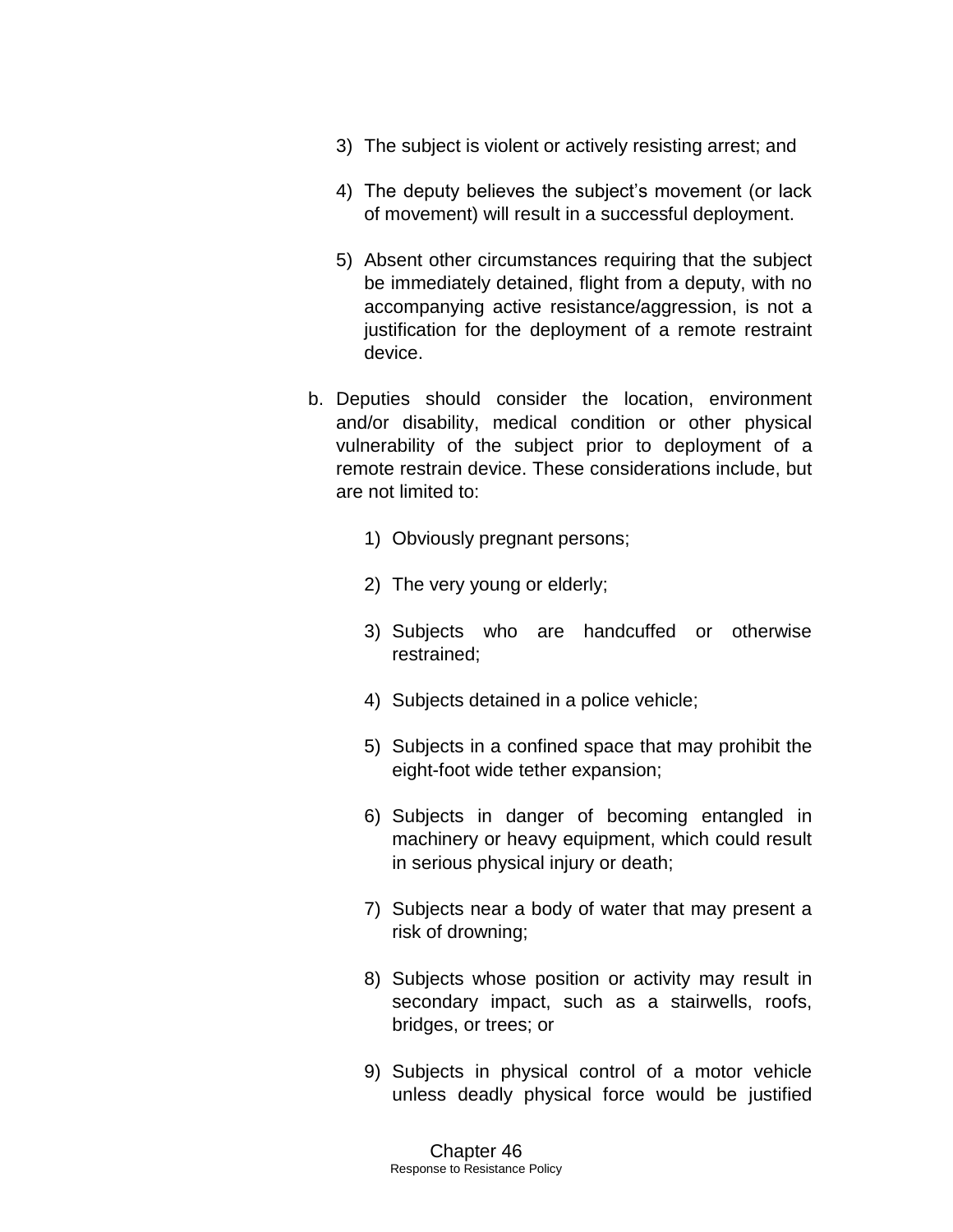based on an existing imminent threat of death or serious physical injury.

c. Unless the subject's actions otherwise indicate a specific need, multiple deployments of a remote restraint device to a subject should be minimized where practicable. No more than one deputy should deploy a remote restraint device simultaneously to a single subject.

> However, the department does recognize that simultaneous deployments in authorized target areas may be necessary to gain and/or maintain control of an actively resistant/aggressive subject, particularly where back-up law enforcement officers are not on the scene. The deployment(s) must still be objectively reasonable.

- d. Deputies shall warn other deputies and the subject prior to any deployment when practicable. However, deputies should be aware that under certain circumstances, a warning may not be possible or may enhance the danger to the deputy by an assaultive subject by giving that subject time to evade the deployment.
- e. Reasonable efforts should be made to target lower center mass, the lower arms or legs and avoid the head, neck, chest and groin. The green line laser on the device should not be aimed above the subject's elbow area. If the dynamics of a situation or officer safety do not permit the deputy to limit the deployment of the remote restraint device to a precise target area, the deputy(s) should monitor the condition of the subject if it strikes the head, neck, chest or groin until the subject is examined by Emergency Medical Services (EMS) or other medical personnel.
- f. Once compliance is gained and the deputy can safely do so, the deputy, or another deputy, shall request Emergency Medical Services (EMS) response and render first aid as trained. EMS request is not required where the subject was obviously not injured by the deployment.
	- 1) Medical clearance at a hospital is required when the deployment results in a strike to the head, neck, chest or groin; the subject is having obvious unusual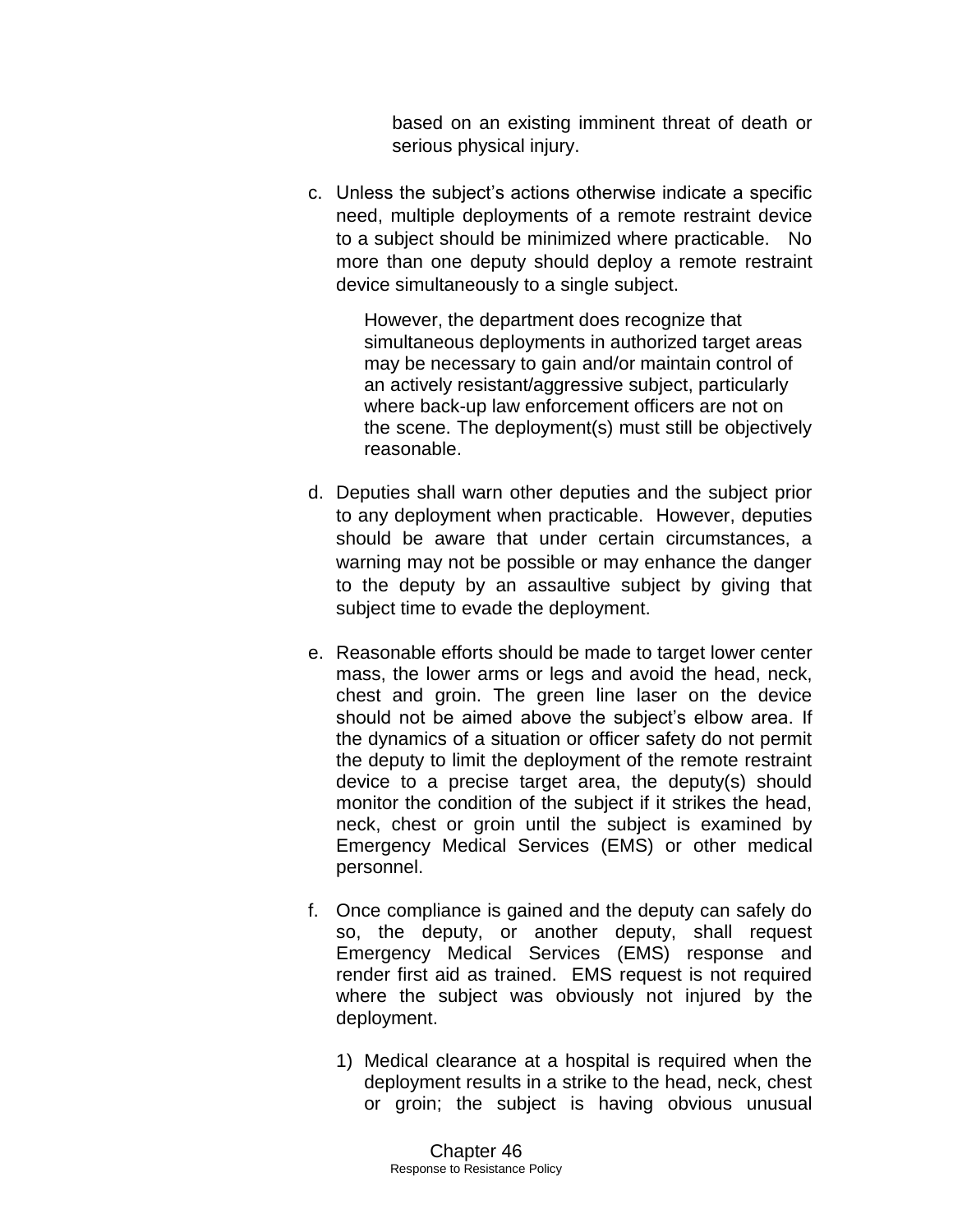distress; the subject is obviously injured or requests medical treatment; or when EMS recommends medical clearance.

- 2) Appropriate medical personnel should remove the remote restraint device barbs when they have penetrated a subject's body.
- 3) The removed probes shall be treated as a bio-hazard. The pellets, barbs, cord and cartridge(s) shall be packaged and maintained as evidence.
- g. The use of a remote restraint device is **prohibited** for use as a punitive measure.
- h. Deputies should be cognizant that a remote restraint device is not a substitute for deadly physical force. In deadly physical force circumstances, a lethal force option should accompany the potential use of a remote restraint device.
- i. All deployments of a remote restraint device, other than the function test, shall necessitate the immediate notification of the deputy's supervisor.
	- 1) Any deployment, other than a function test, shall be investigated and documented in accordance with the policy below.
	- 2) Instances where the subject complies once the remote restraint device is displayed will be documented as a show of force in accordance with the policy below.
	- 3) Supervisors will investigate a deployment of a remote restraint device as indicated in department policy Chapter 46A, *Response to Resistance Investigation.*
- j. Remote restraint devices should be secured yet readily accessible in the deputy's vehicle, but may be clipped on the duty belt as needed.
- k. Only deputies who have successfully completed the department remote restraint device training are authorized to carry and/or use the device.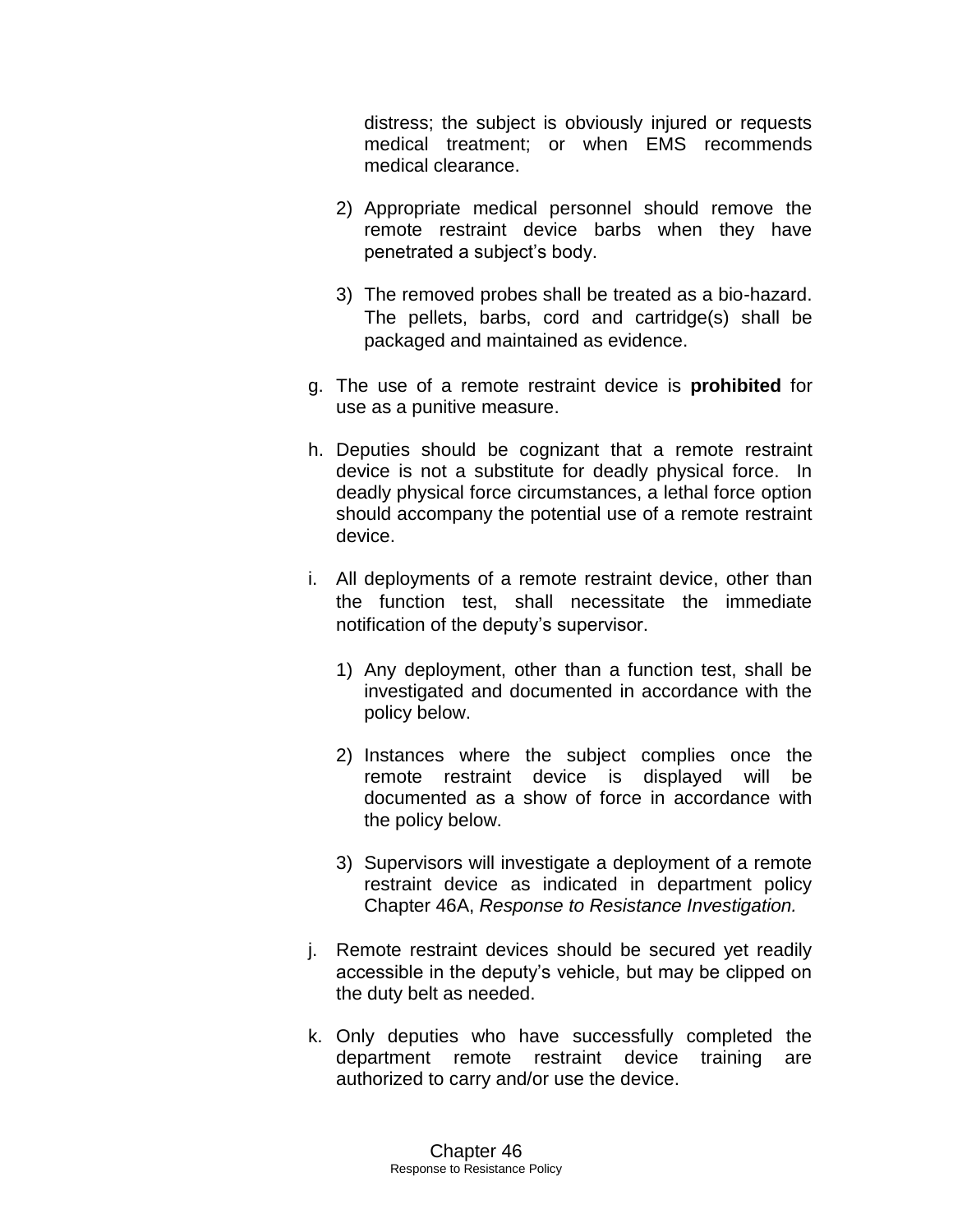- l. Deputies will successfully complete training as directed by the department training unit.
- 5. **Hard Hand Control**: The use of the hands, feet, knees, elbows or other body parts may be used to create mental stunning and/or motor dysfunction in response to the subject's active resistance/ aggression.
- 6. **Chemical Irritants**: The department issued hand held spray shall not be deployed as a compliance technique for a person who is passively or verbally non-compliant.
	- a. The spray shall be used when the subject exhibits active resistance/aggression and never used as a punitive measure.
	- b. A deputy should avoid spraying from a pressurized can directly into a subject's eyes from a distance closer than instructed in training, due to the potential for an impact injury to the eye. Unless deadly physical force is justified, the deputy should discharge the spray at a distance as trained.
	- c. The duration of the application of the spray should be limited to the time necessary to effectively control the subject.
	- d. Deputies should consider alternatives to spray when in crowded or enclosed areas, or inside of a building with a closed-ventilation system.
	- e. Once control is gained, the deputy should immediately provide for decontamination as trained.
	- f. If the subject shows any signs of physical distress or does not recover in a reasonable period of time, the deputy shall immediately request Emergency Medical Services (EMS) response and render first-aid as trained.
	- g. Any other use of a chemical irritant by a deputy performing as assigned to a specialized unit of the department shall be objectively reasonable and in accordance with training.
- 7. **Conducted Energy Weapon**: Conducted energy weapon deployment shall not be considered for the passively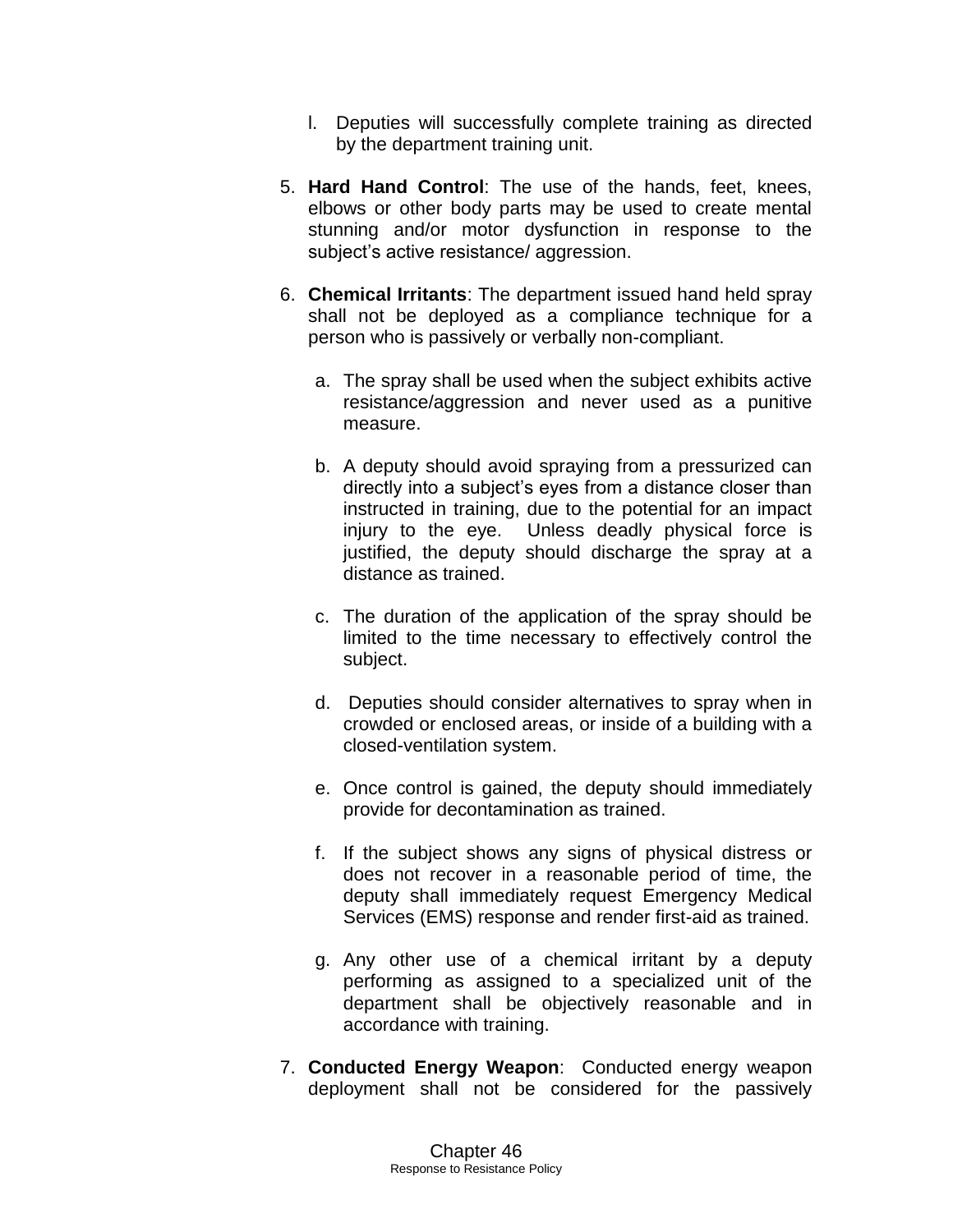resistant subject. Active resistance/aggression shall be required.

- a. Flight from a deputy, with no accompanying active resistance/aggression, is not a justification for the use of a conducted energy weapon. The deputy should also consider the nature of the suspected criminal offense, along with the risk of danger to the deputy or other person(s) if not immediately apprehended.
- b. In circumstances where the subject is actively resisting the deputy's attempt to take him into custody but is not threatening the deputy with assault, deployment in the drive-stun mode should be considered, particularly in circumstances where tactical distance is not an issue.
- c. Deputies should consider alternative tactics where the deputy has prior information or reasonably suspects that the subject suffers from a disability, medical condition or other physical vulnerability or factor which would increase the danger to that subject by the use of a conducted energy weapon. These circumstances include, but are not limited to:
	- 1) the very young or the elderly;
	- 2) medical conditions such as heart disease;
	- 3) mental health conditions;
	- 4) subjects obviously experiencing severe drug or alcohol intoxication;
	- 5) obviously pregnant women;
	- 6) subjects who are obviously small in stature or frail;
	- 7) subjects experiencing a significant level of exhaustion;

However, the use of a conducted energy weapon may be justified under the above circumstances when deadly physical force would have otherwise been justified or in circumstances where the deputy determines that notwithstanding the disability, the CEW is the safest alternative.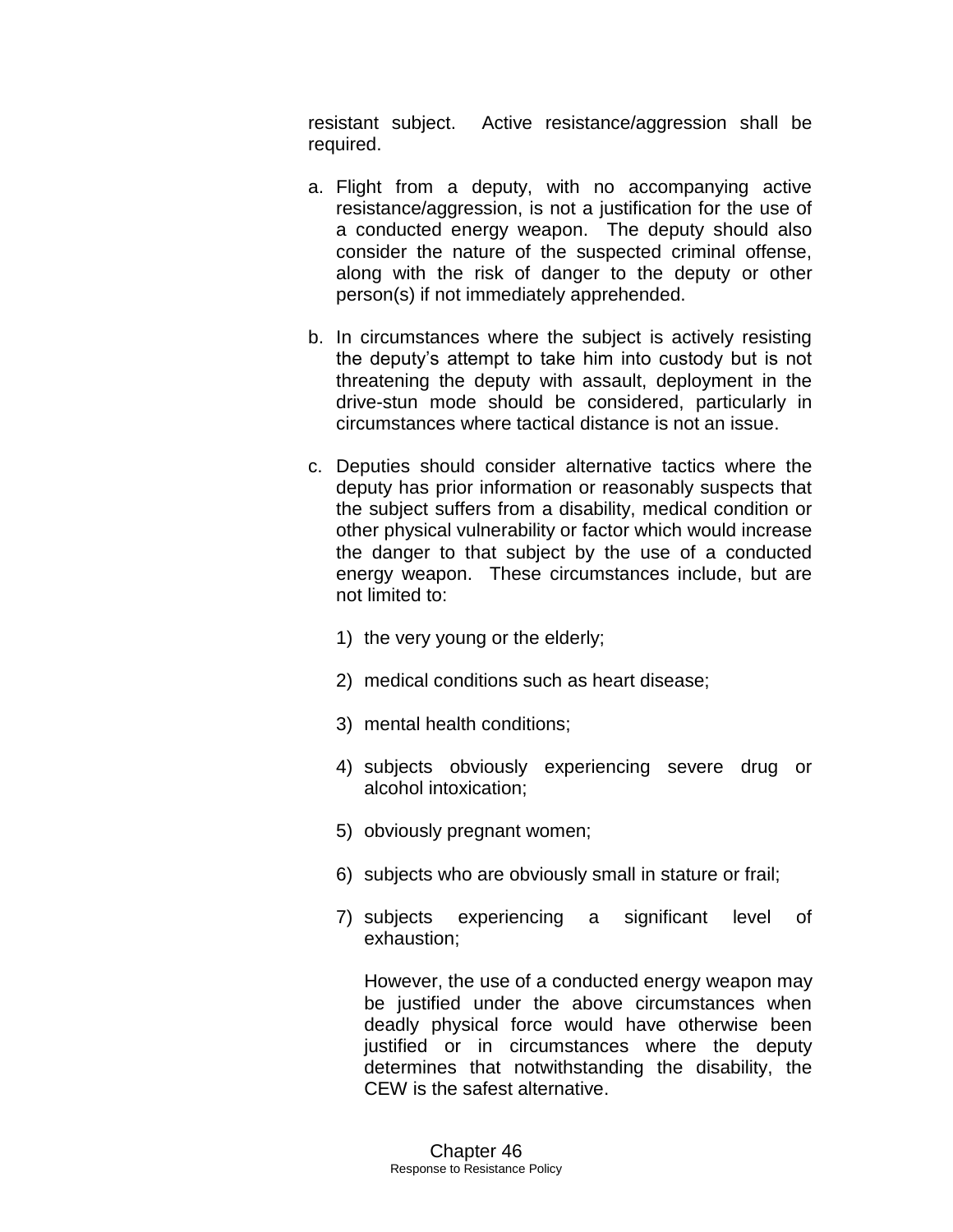- d. Deputies should consider the location and environment of the subject prior to deployment of a conducted energy weapon. These considerations include, but are not limited to:
	- 1) elevated areas such as stairwells, roofs, bridges, or trees where secondary impact may cause serious physical injury;
	- 2) the presence of combustible materials in the area or on the subject such as gasoline, natural gas, or chemical irritant sprays, where ignition and fire or explosion could result;
	- 3) the deployment shall be **prohibited** to a subject who is in physical control of a motor vehicle unless deadly physical force would be justified based on an existing imminent threat of death or serious physical injury;
	- 4) deputies should be aware that a subject's heavy or loose clothing may impact the effectiveness of a conducted energy weapon.
- e. Multiple deployments of a conducted energy weapon to a subject should be minimized where practicable. No more than one deputy should deploy a conducted energy weapon to a single subject at the same time.

However, the department does recognize that multiple deployments may be necessary to gain or maintain control of an actively resistant/aggressive subject, particularly where back-up law enforcement officers are not on the scene. The deployment(s) must still be objectively reasonable.

- f. Deputies shall warn other deputies and the subject prior to any deployment when practicable. However, deputies should be aware that under certain circumstances, a warning may not be possible or may enhance the danger to the deputy by an assaultive subject by giving that subject time to evade the deployment.
- g. The preferred targeting for deployment of a conducted energy weapon is the center mass of the subject's back. However, where back targeting is not possible, frontal targeting should be lower center mass, avoiding the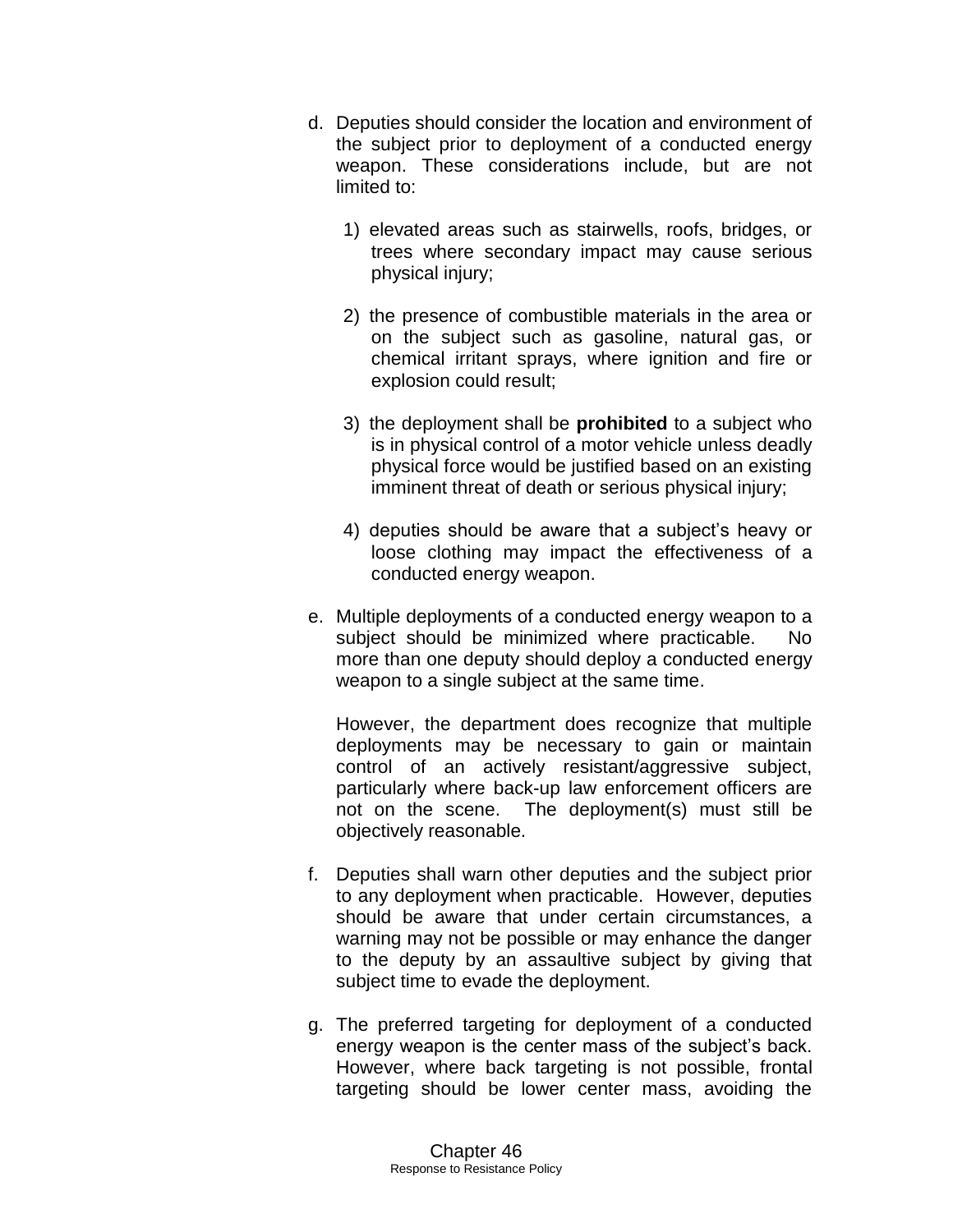chest area where practicable. Deputies shall make all reasonable efforts to avoid deploying the weapon to a subject's head, neck, eyes, chest or genitals.

- h. The activation of a conducted energy weapon shall be performed as trained.
- i. Once compliance is gained and the deputy can safely do so, the deputy, or another deputy, shall request Emergency Medical Services (EMS) response and render first aid as trained. EMS request is not required where the subject was obviously not affected by the deployment, including instances such as heavy or loose clothing inhibiting probe contact.
	- 1) Deputies should monitor the subject for any signs of unusual physical distress.
	- 2) The probes may be removed by the deputy in accordance with training. However, where the probes have penetrated the head, neck, eyes, genitals, female breasts or other area of the body where they cannot be removed safely, medical personnel will be utilized for removal.
	- 3) The removed probes shall be treated as a bio-hazard. The probes, AFID(s) and cartridge(s) shall be packaged and maintained as evidence.
	- 4) Under the following circumstances, medical clearance at a hospital is required:
		- a) Deployment to sensitive areas including the head, eyes, neck, genitals and female breasts;
		- b) Subjects who have been struck in the chest in the probe mode;
		- c) Subjects who have been subjected to more than one probe deployment;
		- d) Subjects who have not fully recovered after a short period of time, or appear to be having unusual physical distress;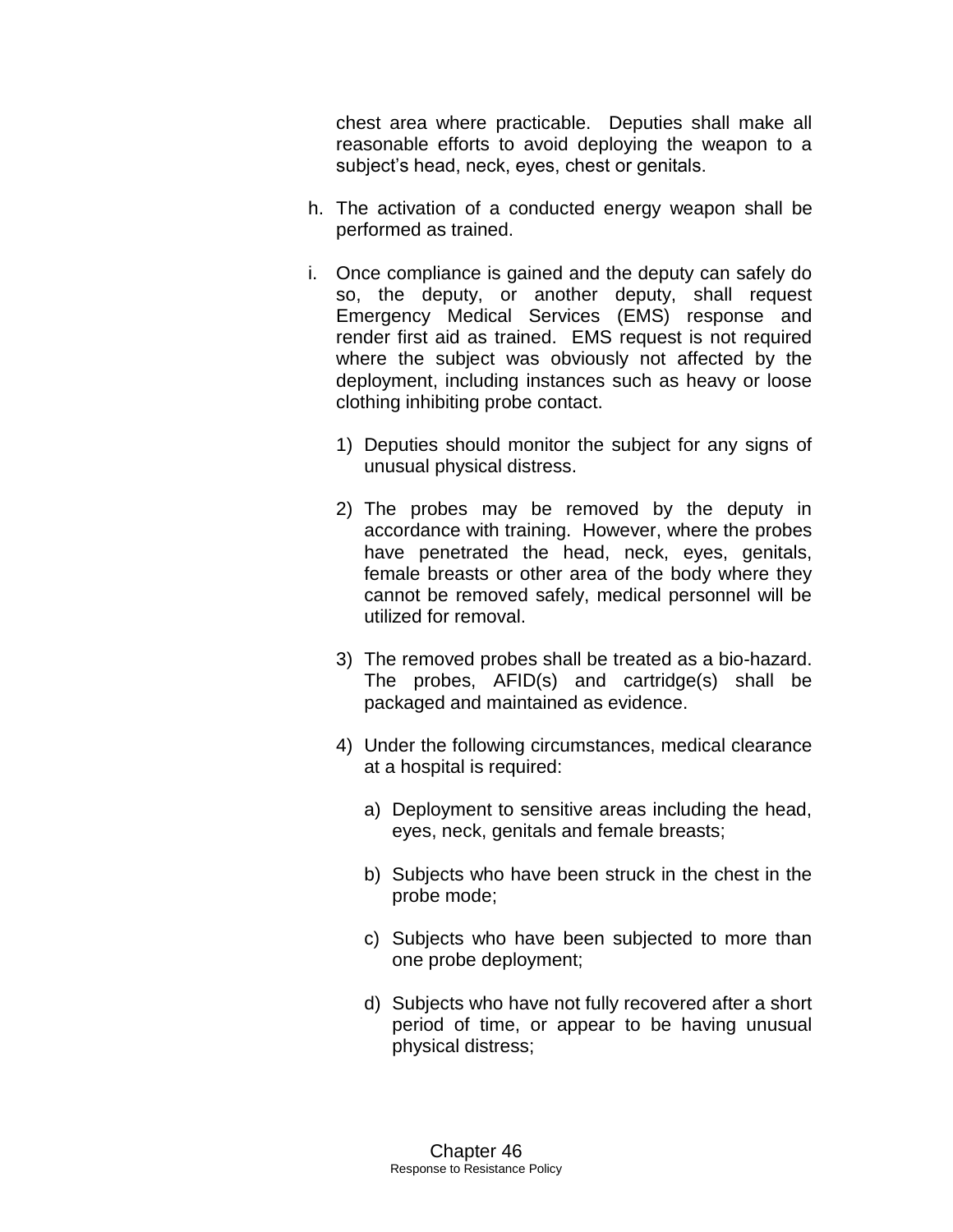- e) Where the probes have penetrated the subject's skin and cannot be safely removed by the deputy or EMS;
- f) Subjects who are included in the vulnerable classes listed above, such as the elderly, pregnant women, or a known or suspected pre-existing medical condition;
- g) Subjects for whom EMS personnel recommend medical clearance
- h) Subjects who request treatment at a hospital.
- j. The use of a conducted energy weapon is **prohibited** for use as a punitive measure. The use of a conducted energy weapon is **prohibited** for use on a handcuffed subject in order to force compliance, unless the subject is actively resistant/aggressive and control cannot otherwise be accomplished.
- k. Deputies should be cognizant that a conducted energy weapon is not a substitute for deadly physical force. In deadly physical force circumstances, a lethal force option should accompany the potential use of a conducted energy weapon.
- l. All deployments of a conducted electric weapon, other than the function test, shall necessitate the immediate notification of the deputy's supervisor.
	- 1) Any deployment, other than a function test, shall be investigated and documented in accordance with the policy below.
	- 2) Conducted electric weapons will be downloaded following a deployment and at each primary duty handgun qualification.
	- 3) Instances where the subject complies once threatened with a conducted electric weapon will be documented as a show of force in accordance with the policy below.
- m. All conducted energy weapons will be worn on the deputy's support side.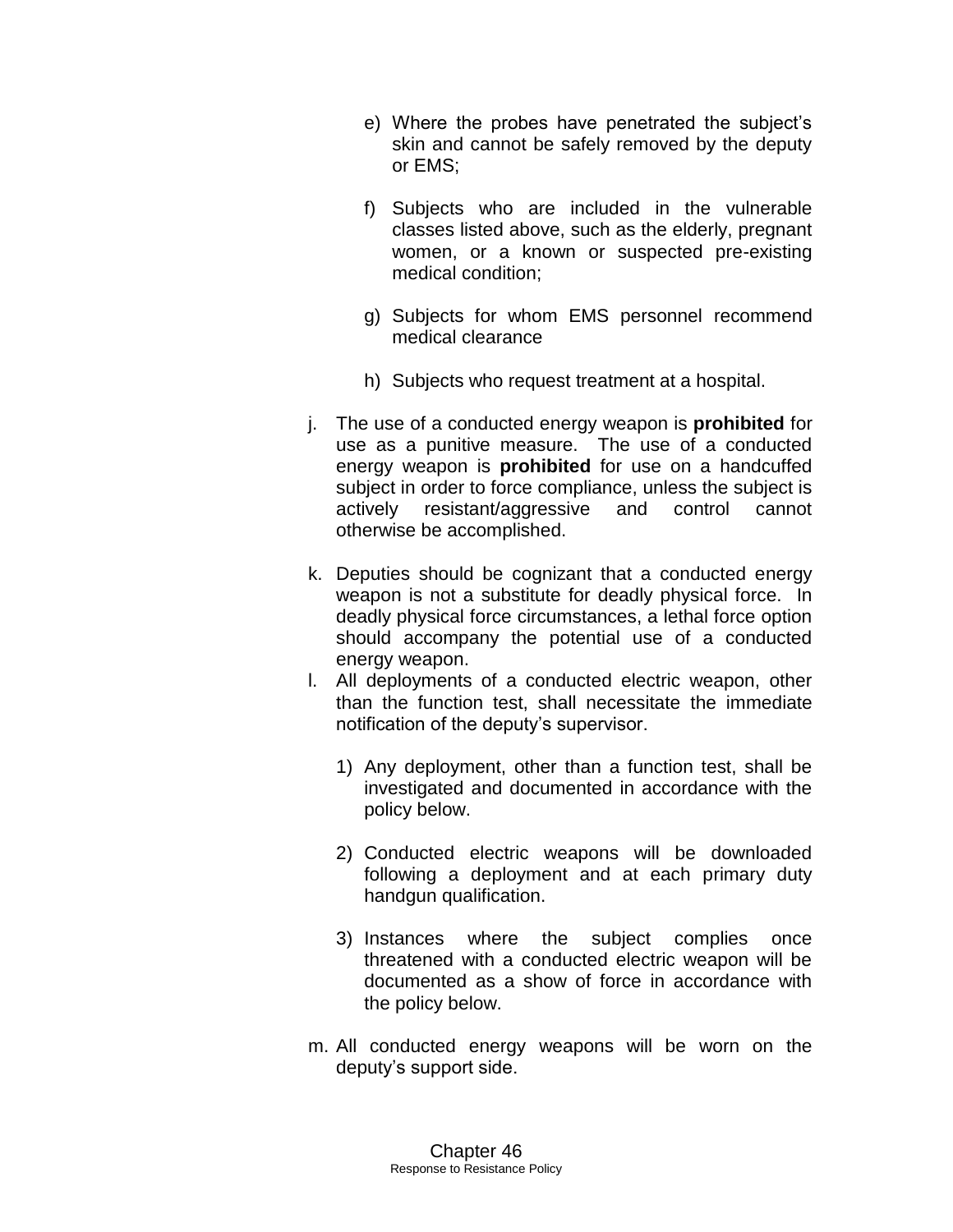- 8. **Impact Weapon**: The use of an impact weapon may be used where the deputy reasonably believes the use will bring the event under control.
	- a. Factors involving the use of an impact weapon include, but are not limited to:
		- 1) The deputy believes other options would not be successful in bringing the event to a successful conclusion;
		- 2) The deputy is responding to the subject's active resistance/aggression where there is an imminent risk of physical injury to the deputy or another person.
	- b. Deputies shall not intentionally strike a subject above the shoulders with an impact weapon unless deadly physical force would otherwise be justified.
	- c. Any other use of a launched impact weapon by a deputy performing as assigned to a specialized unit of the department shall be objectively reasonable and in accordance with training.
- 9. **Department Canine:** The use of the department canine will be in compliance with the procedures established in Policy and Procedure Chapter 55, *Canine.* All canine uses of force shall be objectively reasonable.Prior to the deployment of a department canine under circumstances involving force, a warning in the form of an announcement shall be made where practicable. When dealing with large geographical areas or buildings, warnings will be made intermittently as the canine advances to new areas.
- 10.**Deadly Physical Force**: The use of deadly physical force by a deputy is justifiable when the deputy believes that such force is necessary to protect him/herself, or another person present, against an immediate threat of death or serious physical injury; or in accordance with Kentucky Revised Statute 503.090:

## **KRS 503.090 Use of physical force in law enforcement.**

(1) The use of physical force by a deputy upon another person is justifiable when the deputy,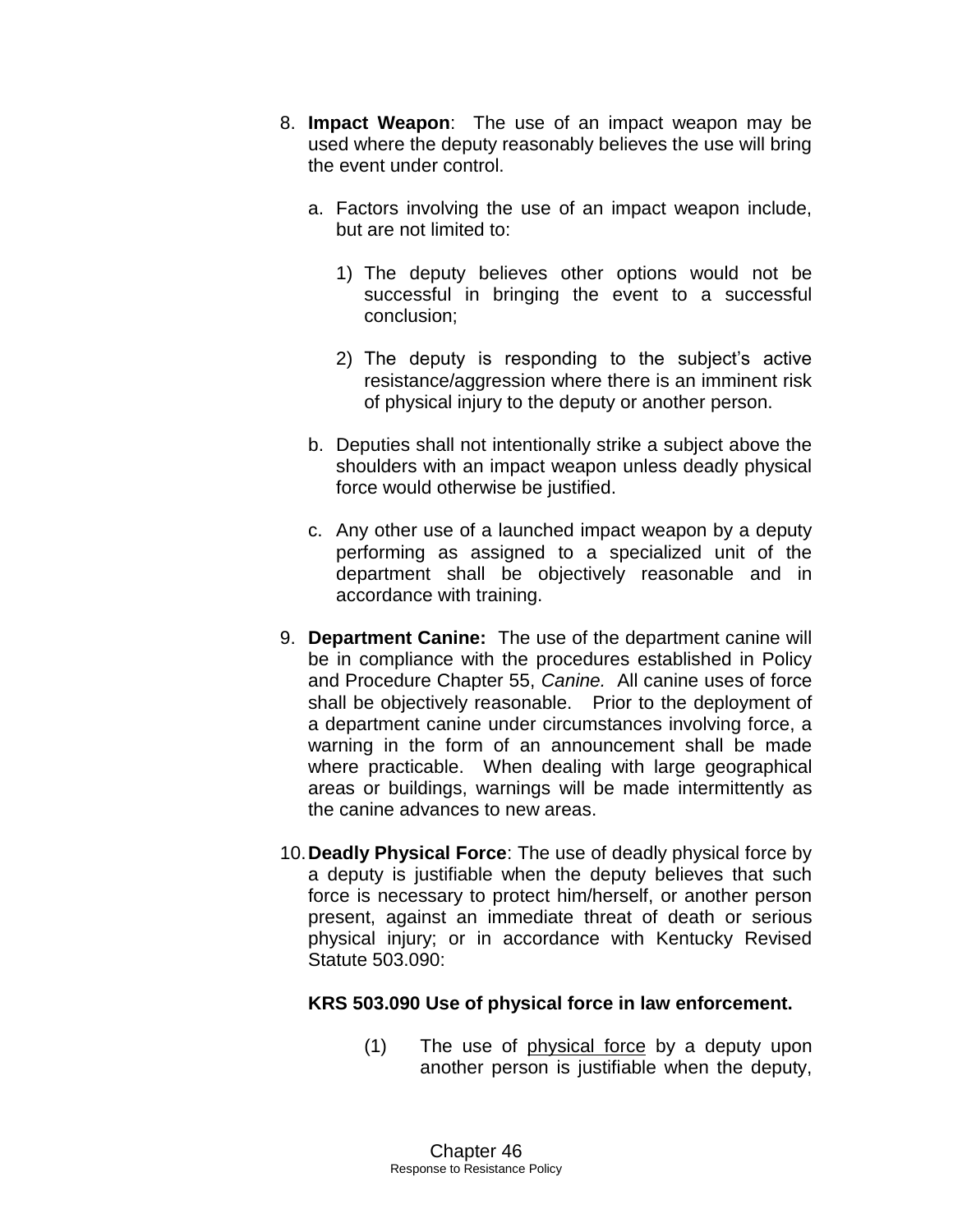acting under official authority, is making or assisting in making an arrest, and

(a) Believes that such force is necessary to effect the arrest,

(b) Makes known the purpose of the arrest or believes that it is otherwise known or cannot reasonably be made known to the person to be arrested, and

(c) Believes the arrest to be lawful.

(2) The use of deadly physical force by a deputy upon another person is justifiable under subsection (a) above only when:

> (a) The deputy, in effecting the arrest, is authorized to act as a peace officer; and

> (b) The arrest is for a felony involving the use or threatened use of physical force likely to cause death or serious physical injury; and

> (c) The deputy believes that the person to be arrested is likely to endanger human life unless apprehended without delay.

- (3) The use of physical force, including deadly physical force, by a deputy upon another person is justifiable when the deputy is preventing the escape of an arrested person and when the force could justifiably have been used to effect the arrest under which the person is in custody.
- a. In all deadly force incidents, the deputy should warn the subject prior to deploying the force where practicable.
- b. The intentional use of a chokehold or neck restraint is prohibited except where deadly physical force would be justified.
- c. Once the subject's active resistance/aggression has ceased and control has been gained, the deputy is no longer authorized to use any physical force.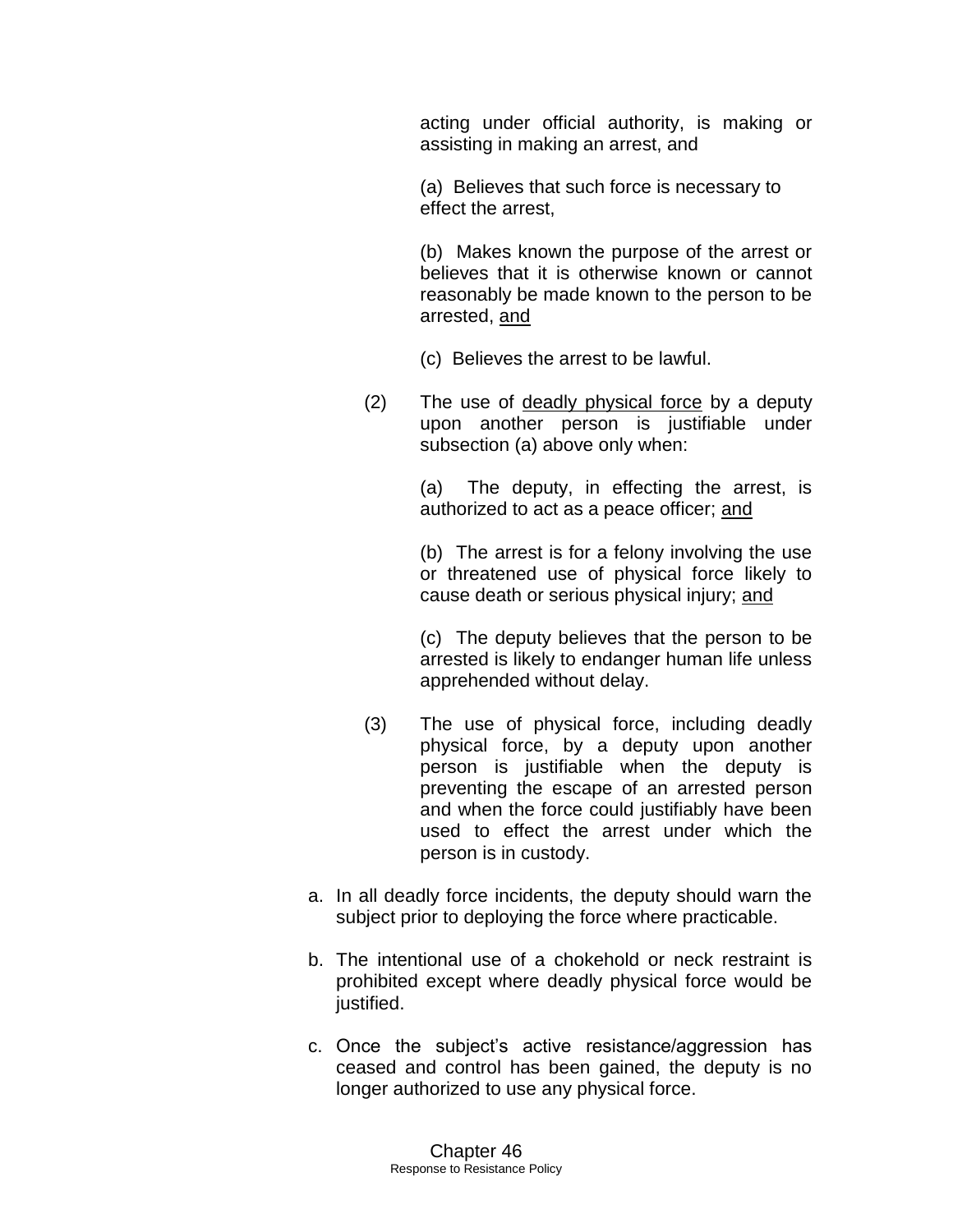- d. Once compliance is gained and the deputy can safely do so, the deputy or another deputy, shall request Emergency Medical Services (EMS) response and render first aid as trained.
- e. Firearms Restrictions:
	- 1) Warning shots are **prohibited**;
	- 2) Deputies should be cognizant of their field of fire. The discharge of a firearm is **prohibited** when the circumstances present a substantial, unreasonable risk to the safety of innocent third parties;
	- 3) Deputies will not discharge their firearms at a moving vehicle except where:
		- a) The deputy has a reasonable belief that the occupant of the vehicle poses an imminent threat of death or serious physical injury to the deputy or another person by means other than the vehicle; or
		- b) The deputy has a reasonable belief that the occupant is intentionally using the vehicle in a manner that poses an immediate threat of death or serious physical injury to the deputy or another person and there is no other means of defense.
		- c) Deputies should avoid intentionally placing themselves in the path of a vehicle in an attempt to stop, slow, cause a change in direction, or prevent the movement of a vehicle where deadly physical force would become the only alternative.
	- 4) Deputies shall not discharge their firearms from a moving vehicle except under exigent circumstances where the use of deadly physical force would be justified.
- 11. General Provisions
	- a. In accordance with department policy Chapter 13, *Duty to Intervene,* a deputy has the duty to intervene to prevent and/ or stop the use of excessive force by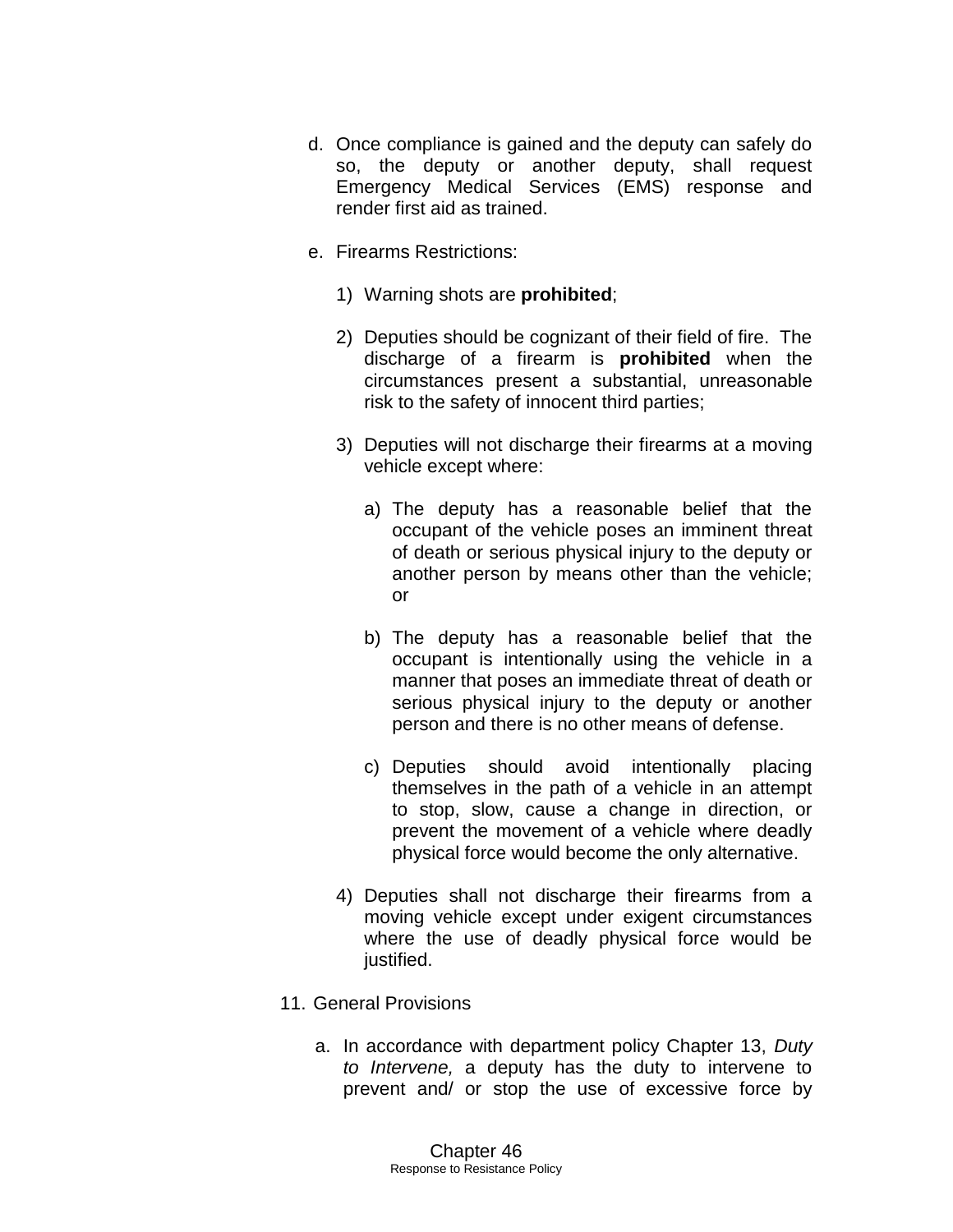another deputy or law enforcement officer. This duty includes reporting any such incident to the deputy's supervisor or any other supervisor of the department.

- b. Prior to the use of any physical force, the deputy should identify him/herself and warn of any imminent force where practicable.
- c. In addition to specific circumstances included above, once compliance is gained and the deputy can safely do so, the deputy or another deputy, shall request Emergency Medical Services (EMS) response and render first aid as trained when a subject has visible injuries, a complaint of injury, or requests medical attention.
- d. Deputies assigned to first-line, uniformed service, including but not limited to, patrol, traffic, school resources, court security and details involving similar activities, will carry all less lethal weapons and firearms as indicated in training.

#### 12.Show of Force

- a. When a deputy removes a firearm from his holster or vehicle rack and there is a civilian present, the deputy will notify his/her supervisor.
- b. The supervisor will determine whether the incident meets the reporting requirement for a show of force.
- c. If a deputy displays a show of force, the deputy will notify the supervisor as soon as practicable.

#### 46.4 Reporting Response to Resistance

- A. Any deputy who uses physical force or deadly physical force, other than soft hand control or restraint with handcuffs, shall notify his/her supervisor as soon as possible. Supervisory notification includes instances where a subject is injured, has a complaint of an injury, or requests medical attention.
- B. Any deputy who discharges a firearm, other than for training or lawful recreational purposes, shall notify his/her supervisor as soon as possible.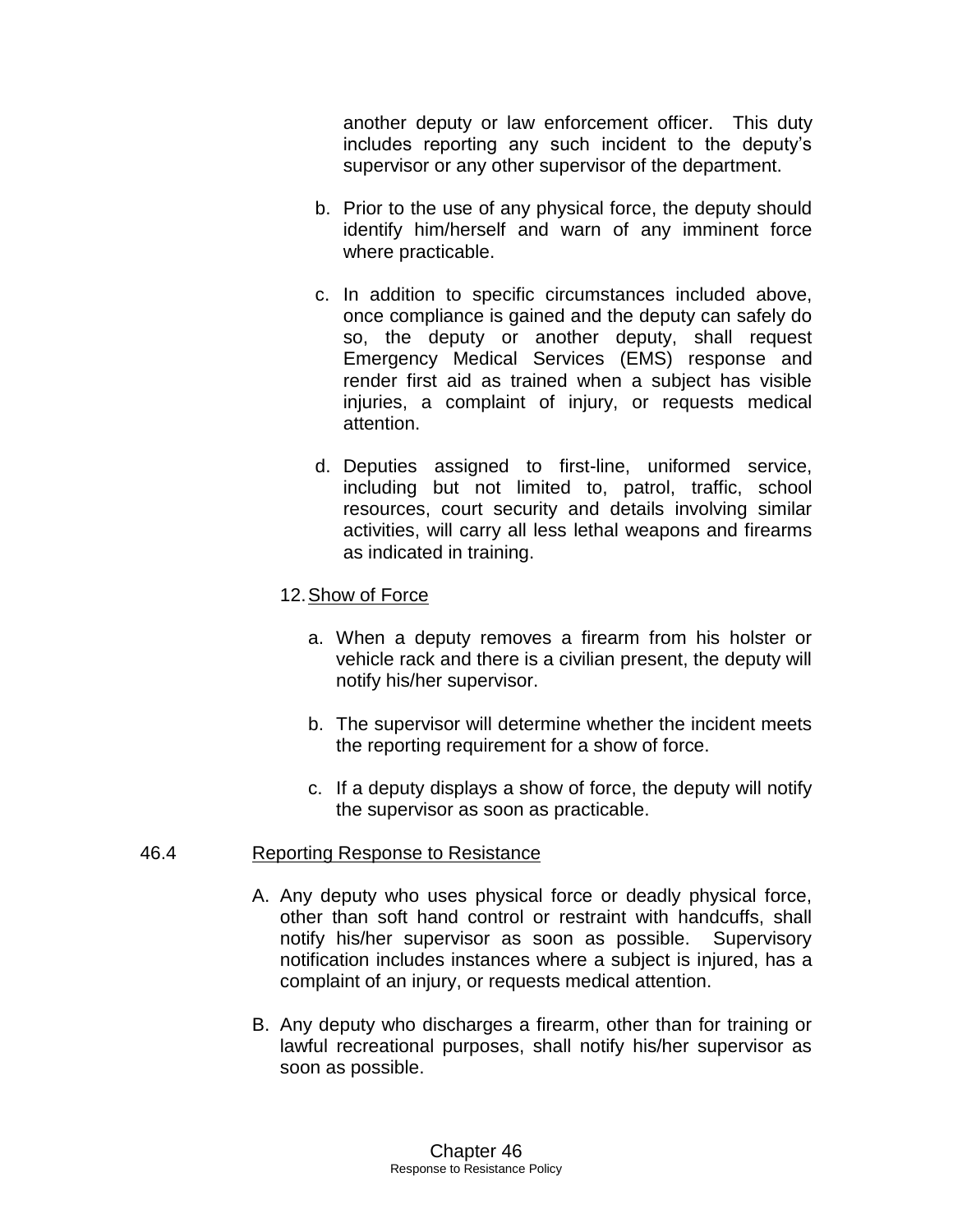- C. When notification and/or reporting is required, all deputies involved in, or present at, the use of force incident will provide a complete verbal accounting and written report of the incident as requested by a supervisor.
- D. The deputy may also be required to complete additional case reports or citations.
- E. Supervisory Responsibilities
	- 1. Once notified, the supervisor will immediately respond to the scene of the incident and secure the scene as appropriate.
	- 2. The supervisor will check on the deputy(s) well-being and then assess the condition of the subject upon whom the force was used for medical treatment and/or clearance.
	- 3. The supervisor is responsible for the investigation and report of any response to resistance incident. The supervisor may have other supervisors or deputies assist where needed.
	- 4. The investigation shall include, but not be limited to:
		- a. interviewing and obtaining statements from the deputy involved, other deputies present, the subject of the force, and other witnesses; Note, the supervisor should consider using a video/audio recording of the statement where such equipment is available.
		- b. photographing/videoing the scene, injuries, deputies and any evidence as appropriate;
		- c. collecting and securing physical evidence as appropriate;
		- d. completing the department response to resistance report including the subject's actions that necessitated the deputy's response, the facts and circumstances as the deputy perceived them, any complaint of injury and the treatment received or refusal of treatment.
	- 5. The supervisor will approve what criminal charges, if any, are to be filed against the subject and which deputy(s) will provide transportation.
	- 6. The supervisor will notify the patrol commander, when practicable, of the incident or in an event where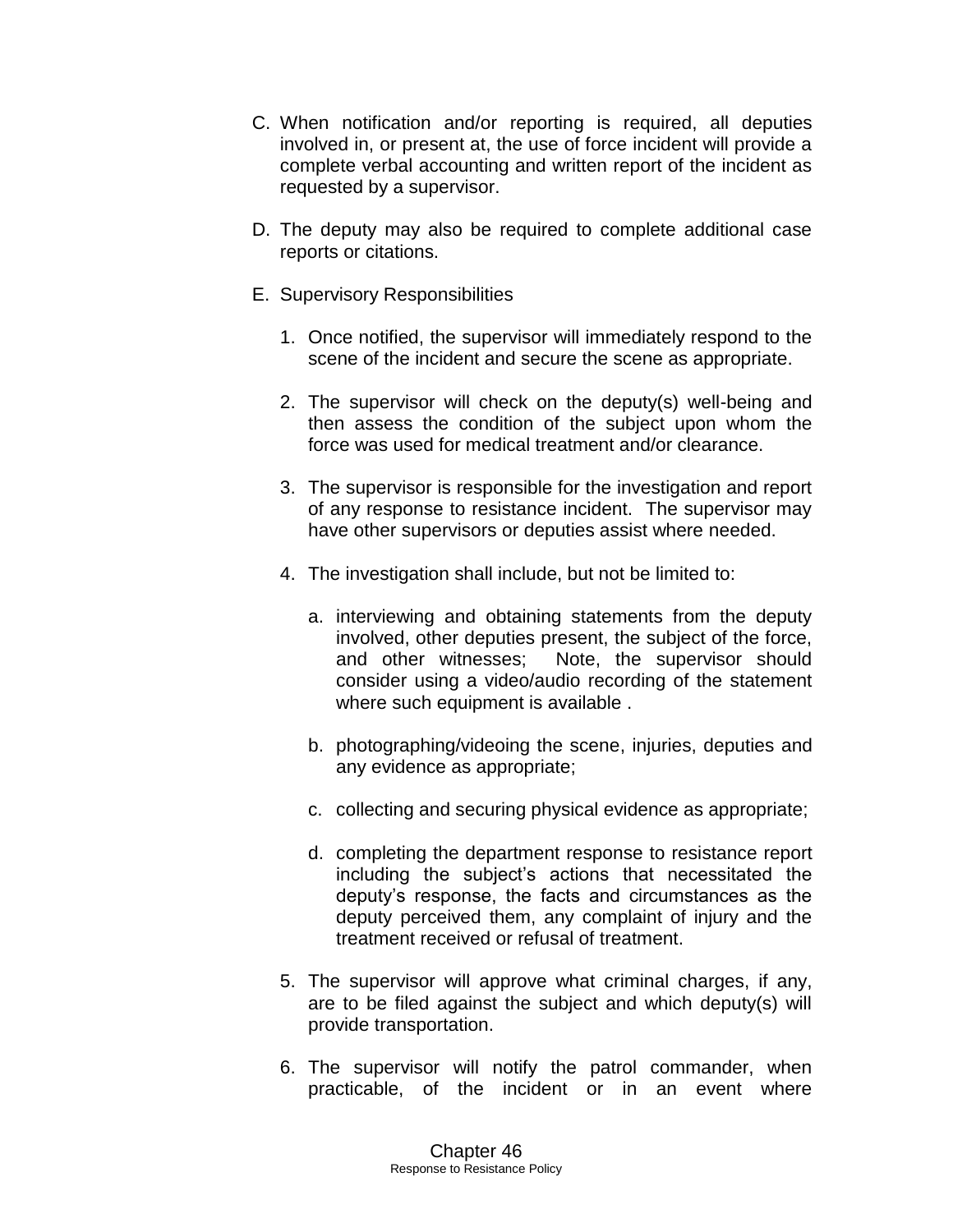unreasonable force is suspected and in accordance with Department Policy and Procedure Chapter 6, *Sheriff's Notification*.

- 7. If the supervisor determines that the circumstances involve a critical incident, the supervisor shall follow the procedures established in Policy and Procedure Chapter 103, *Critical Incident Investigation and Review*.
- 8. Upon reviewing statements, evidence and any other information provided, the supervisor shall submit the completed investigation and report to the department Response to Resistance Review Team, as established by the Sheriff.
- 9. The Review team will review for compliance with applicable statutes, case law, policies and procedures, and training. The review team will then forward the investigation and report to the Sheriff for his review.

#### 46.5 Reporting Show of Force

- A. If a supervisor determines that a show of force has occurred, the supervisor will direct the primary deputy involved to complete the show of force report.
- B. Any other deputy(s) involved may be required to submit a memo regarding the show of force.
- C. The supervisor will review the report and any body-worn or other available video.
- D. The supervisor will forward the report to the patrol commander, who will then forward the report to the Response to Resistance Review Team.
- E. The Review team will review for compliance with applicable statutes, case law, policies and procedures, and training. The review team will then forward the investigation and report to the Sheriff for his review.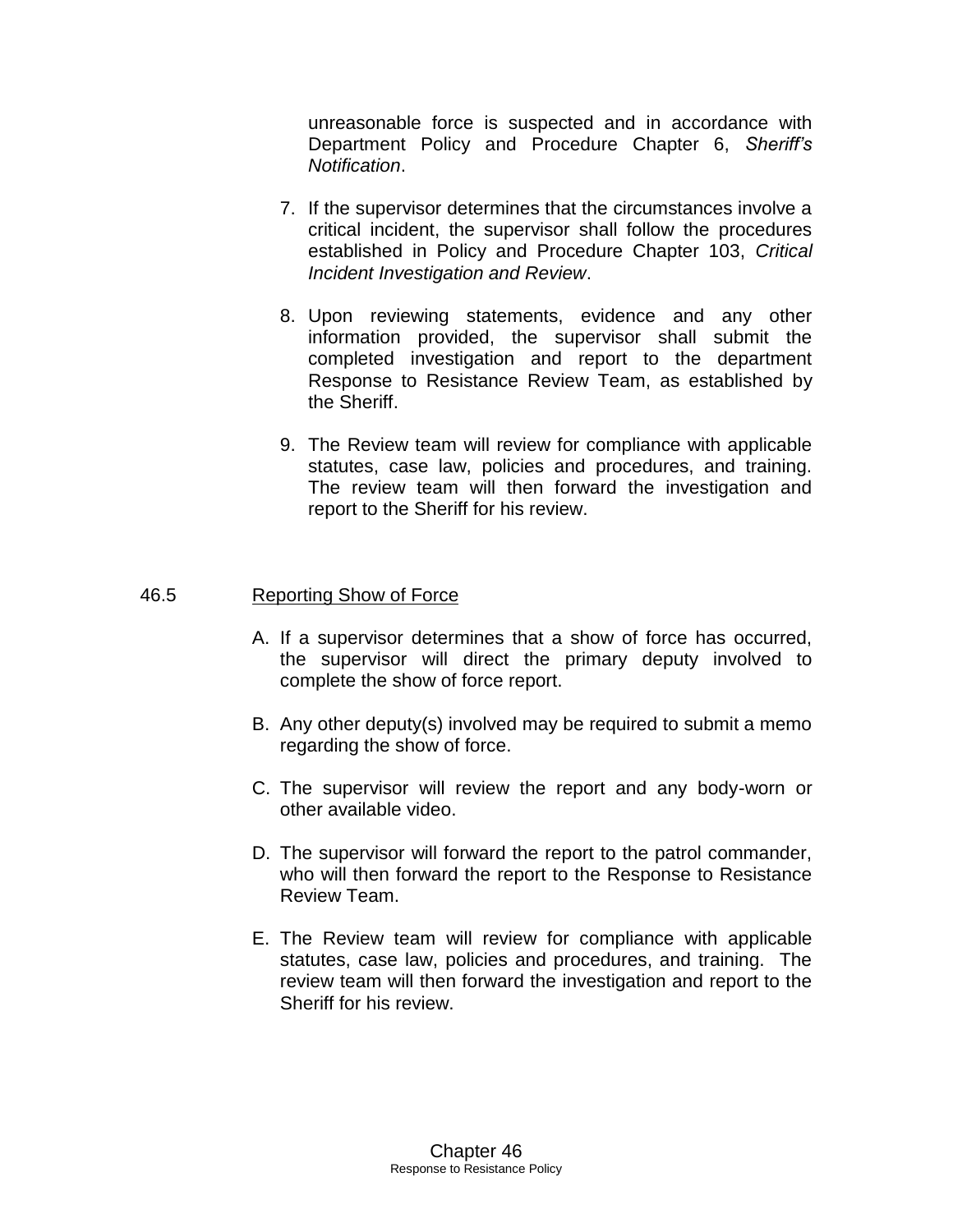#### 46.6 Interactions with Animals

- A. During encounters with animals, deputies are authorized to use only the level of force that is objectively reasonable to protect themselves or others from an imminent threat to their safety.
- B. Deputies should be cognizant of other options that may be available before resorting to deadly physical force, including but not limited to, known information, signage, previous incidents, distractions, and verbal commands.
- C. Deputies should consider the use of less lethal force where practicable.
- D. Deputies may also consider the assistance of Boone County Animal Control or the Kentucky Department of Fish and Wildlife where circumstances make it practicable.
- E. Deputies may use deadly physical force to euthanize an animal that
	- 1. presents a threat to the health or safety of the general public; or
	- 2. has an injury or physical condition which causes the animal to suffer. (KRS 258.505)
- F. Deputies, where practicable, should obtain supervisory approval and attempt to contact the owner, if known, prior to the euthanasia of an animal.
- G. When an animal requires euthanasia, the sidearm, rifle or shotgun shall be used.
- H. Deputies will notify their supervisor of the discharge of the firearm and complete a memorandum to the supervisor regarding the circumstances and the actions taken.
- I. Deputies should make arrangements with the Public Safety Communications Center regarding removal of the animal.

#### 46.7 Post Incident Procedures

A. When force is used in response to a subject's resistance, and the incident is deemed to be a critical incident, the Department shall follow the procedures established in Policy and Procedure